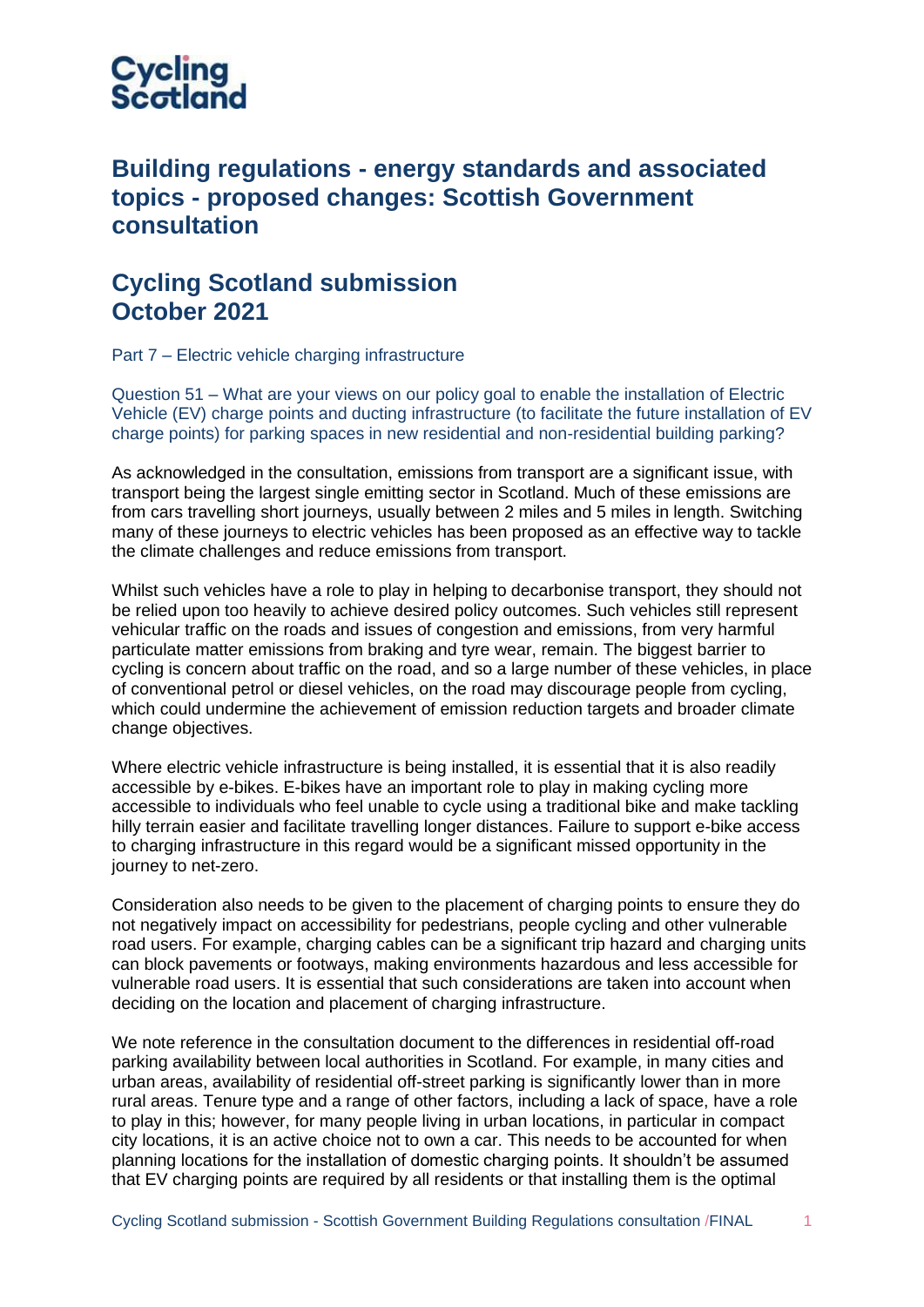

outcome in all areas. In many locations, provision of secure cycle parking, for example, could be more appropriate and better respond to residents' needs, through facilitating improved access to more active and sustainable modes for example. Indeed, in many compact urban areas, such as in city locations in Glasgow and Edinburgh where secure cycle hangar storage has been installed, there has been very high demand for the storage, with both local authorities reporting to be at or nearing 100 per cent capacity for the secure storage provided. These and other wider influencing factors should be taken into account when considering the installation of residential charging points. A blanket nationwide approach might not be appropriate in this regard.

With regards to non-residential parking, it is also important to ensure charging infrastructure can be accessed by e-cargo bikes. The use of e-cargo bikes can help to facilitate sustainable options for the movement of goods and services, specifically for first and last mile deliveries. E-cargo bikes, where utilised for such deliveries, have an important role to play in reducing greenhouse emissions from transport and improving air quality, as they can help to reduce the number of freight and delivery vehicles on the road. Recently published research found that emissions from last mile deliveries accounted for 6.6% of all road transport emissions in Scotland<sup>1</sup>, demonstrating a significant negative climate impact. Going forward, it is important that action is taken to support and promote the use of these bikes for deliveries and that those making deliveries are incentivised to do so, where appropriate. This includes supporting and facilitating access at non-residential charging points for both businesses delivering goods, and members of the public who choose to use them for shopping and other functional trips, for example.

Additionally, e-bikes and e-cargo bikes are more vulnerable to vandalism and so any charging infrastructure provided should also consider this. For example, a standalone charging point may be inadequate in terms of security, if it is not embedded within or next to other cycle parking options, such as bike lockers or cargo bike-specific Sheffield stands. The same would also apply to any form of residential parking for cargo-bikes, in particular for anyone living in a flat or similar accommodation, where they don't have their own private garden or storage facility.

Question 52 – What are your views on our preferred options for:

- New residential buildings all dwellings with a parking space to have at least one EV charge point socket with minimum 7kW output power rating. Exemption to requirement to install EV charge point if additional cost of electricity grid connection exceeds £2,000. If exemption applies ducting infrastructure to be installed in each car parking space.
- Residential buildings undergoing major renovation for buildings with more than 10 car parking spaces, ducting to be installed in each residential car parking space to support the future installation of an EV charge point. EV charge points sockets to be installed, with minimum 7kW output power rating, in as many residential car parking spaces as the electrical capacity of the building post-renovation allows. Exemption applies if the cost of installing recharging and ducting infrastructure exceeds 7% of total major renovation cost.
- New non-residential buildings for buildings with more than 10 non-residential car parking spaces, 1 in every 2 non-residential parking spaces to have ducting installed and 1 in every 10 non-residential parking spaces to provide an EV charge point socket with minimum 7kW output power rating.

<sup>1</sup><https://www.climatexchange.org.uk/media/4893/cxc-last-mile-delivery-in-scotland-july-21.pdf>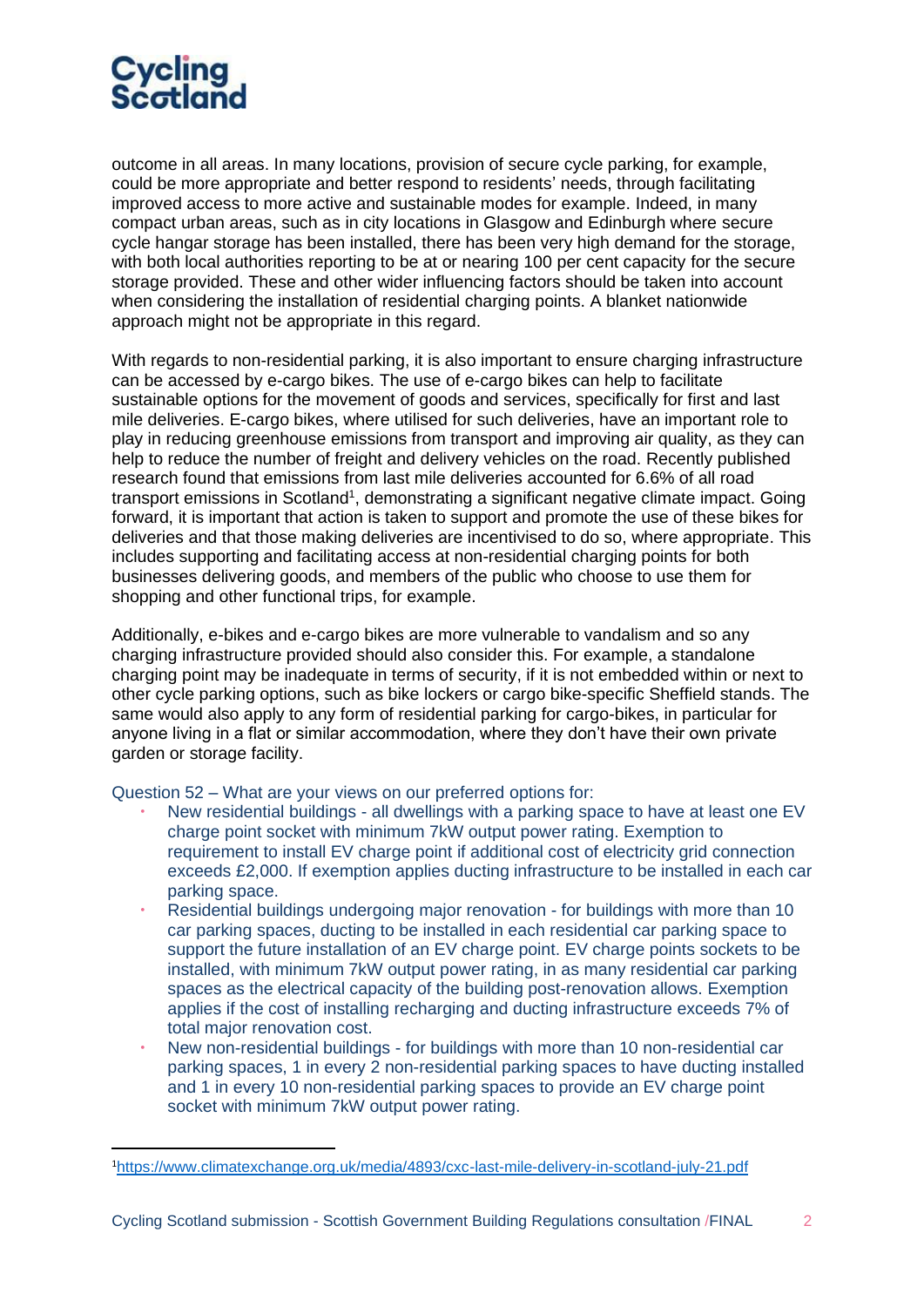

- Non-residential buildings undergoing major renovation for buildings with more than 10 non-residential car parking spaces, 1 in every 2 non-residential parking spaces to have ducting installed and 1 in every 10 non-residential parking spaces to provide an EV charge point socket with minimum 7kW output power rating. Exemption applies if the cost of installing recharging and ducting infrastructure exceeds 7% of total major renovation cost.
- Existing non-residential buildings by 1 January 2025, for buildings with more than 20 non-residential car parking spaces, 1 in every 2 non-residential parking space to have ducting installed and 1 in every 10 non-residential parking space to provide an EV charge point socket with minimum 7kW output power rating

Further to our earlier comments on e-bikes, provision for cycling requires significantly less space and is thus much more space efficient. On average, cycle parking takes up eight times less space than car parking i.e., for every car parked, eight bikes could be parked in the same amount of land-space. In relation to charging infrastructure, significantly more ebikes can be charged in the same limited space.

Question 53 – Do you agree with the Scottish Government's preferred options for the exemptions as set out in section 7.6.1?

## If you disagree, please explain why?

We note exemptions will not apply to small and medium size enterprises. Being forced to install EV charging infrastructure could be a significant cost for such businesses, which some may not be able to afford.

Given that many SMEs are local, independent businesses operating in town centres and local areas, they should be supported and, where appropriate incentivised, to adopt alternative sustainable and low carbon modes, including standard cargo and e-cargo bikes for deliveries (for example). As previously mentioned, e-cargo bikes have an important role to play in helping to decarbonise deliveries and the transportation of goods, especially over short distances. In this regard, such businesses should not be forced to install EV charging points that they cannot afford, and which may not be suitable for their business. The EV charging infrastructure required to charge an e-bike or e-cargo bike is much less than that for a car or other vehicle, with the battery being able to be removed and charged via domestic plug sockets. Where an external charging point is required for an e-bike or e-cargo bike, this is likely to be significantly cheaper and require less space.

## Question 55 – What are your views on the proposed provision for charge points for accessible parking spaces? Do you have examples of current best practice for the provision of charge points for accessible parking spaces?

It is welcome that accessibility considerations have been included as part of the consultation. Ensuring those with additional accessibility needs are able to access the modes they need to support their daily transport needs is essential.

Where EV charging infrastructure is provided, as with standard e-bikes, it is essential that it is readily accessible by non-standard electric bikes, such as tandems, to support and meet accessibility requirements.